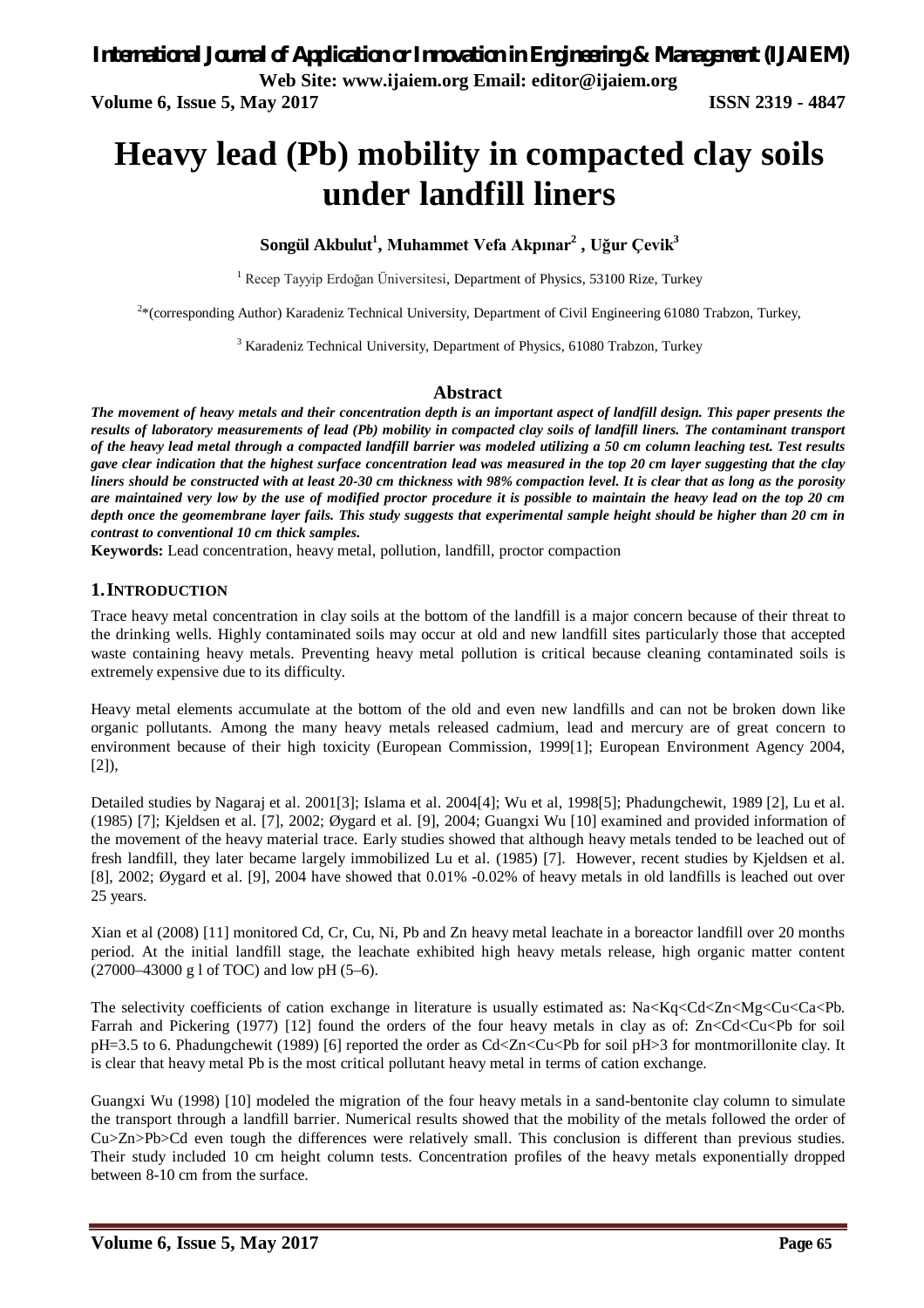### **Volume 6, Issue 5, May 2017 ISSN 2319 - 4847**

The Trabzon Province is located on north east part of Turkey on the Blacksea coast. 150 tons/day solid waste is disposed to the present landfill in Surmene town and the landfill volume has reached to its effective capacity. Two alternative landfill sites are searched and will be constructed before 2017. The municipal regulation requires at least 50 cm compacted clay liner built below the bottom of the landfill 50 cm thick HPDE geomembrane liners. The clay liner was placed in two lifts of 20 cm and was compacted with 15 tons dynamic roller compactor at least 3 passes. Water was applied prior to compaction of the liner at 5 percent optimum water content. The compaction procedure is almost equivalent to the modified proctor test procedure in terms of applied force per cm square.

Trabzon municipal traditional cleanup costs between \$10.00 and \$100.00 per cubic meter, whereas removal of contaminated material (*ex situ*) costs are as high \$30.00 to \$300/ m3. The compaction procedure for the clay liners are around \$ 5 including transporting, laying and compacting the soil layer. The municipal also requires efficiency modeling to optimize leachate collection efficiency.

The residence close to the Surmene landfill located 50 km north east part of Trabzon city has complained that the smell was acidic. Moreover the wells water became odoured black liquid. The main reason for this particular problem was the tear of the geomembranes at the bottom of the landfill facility. Potential movement of metals was a main concern. However the measurements taken at the site indicated that there were no heavy metal concentration. One explanation was that the clay liner observed all the heavy metal particulars.

#### **Objective**

The movement of heavy metals and their concentration depth is very important for landfill clay liner design and construction. Determination of depth of lead (Pb) mobility in compacted clay soil under landfill liner in Trabzon was particular interest for the new designed municipal projects. Maintaining the lead concentration in 50 cm (by regulations) compacted thick clay layer is imposed by the municipal design procedures.

The main objective of this study was to determine the heavy metal lead (Pb) concentration depth by utilizing a large coulomb test. There are several standards detailing different laboratory sample studies, but they are not conclusive, because there are options (thickness, compaction procedure etc.) depending upon the use for which the sample data is planned. The layer thickness of the clay liner hence the test sample thickness is the most important factor that effects the leachate modelling. Considering that the leachate movement in vertical direction is more important than the horizontal, the sample height is particular importance. The soil samples height (or thickness) prepared according to above mentioned studies as well as other studies in literature varied between 5 to 40 cm. However, in reality the landfill barrier systems are compacted at least 30-50 cm thickness.

Literature studies found selectivity orders of the heavy metals in clay as of: Zn<Cd<Cu<Pb for soil with varying pH values. In this study, particularly uniform one type of clay soil was selected to minimize the parameters effecting the test results.

Also, the landfill compaction procedure requires standard or modified proctor compaction test before applying the same material on site. The literature studies has not agreed on one particular compaction procedure. Recent geotechnical studies have demonstrated that modified proctor represents the field conditions better than the standard tests.

#### **2.METHOD**

In this study a laboratory leaching test was carried out to investigate mobility of the lead contaminated compacted soil profile with 50 cm thickness and 25 cm diameter using plastic tubes. Almost all studies reported in the literature considered only up to 15 cm depth soil profiles and 5-10 cm diameter while neglecting their larger dimension interactions. The main objective was to determine the necessary thickness of the compacted clay liner to prevent any leakage of lead from geosynthetic liners just beneath the landfill. The experimental testing program included a series of leachate tests on compacted clay specimens.

In this study sampling from prepared cylinder samples were taken at every 5 cm

depth. Small sample sizes were not taken, as this does not give information with respect to the spread of contamination through sample. For this proposed study 50 cm height and 15 cm in diameter samples were prepared using plastic tubes, as shown in Figure 1. The experimental setup included a 10 cm thick layer at the bottom mainly consisting of 19 mm gravels to provide similar landfill drainage conditions.

The soil sample used in the testing was pure CL clay classified in Unified Soil Classification USCS, system. The clay soils studied exists on 56% of state of landscape in Trabzon Province. It was generally dark yellow to brown in color.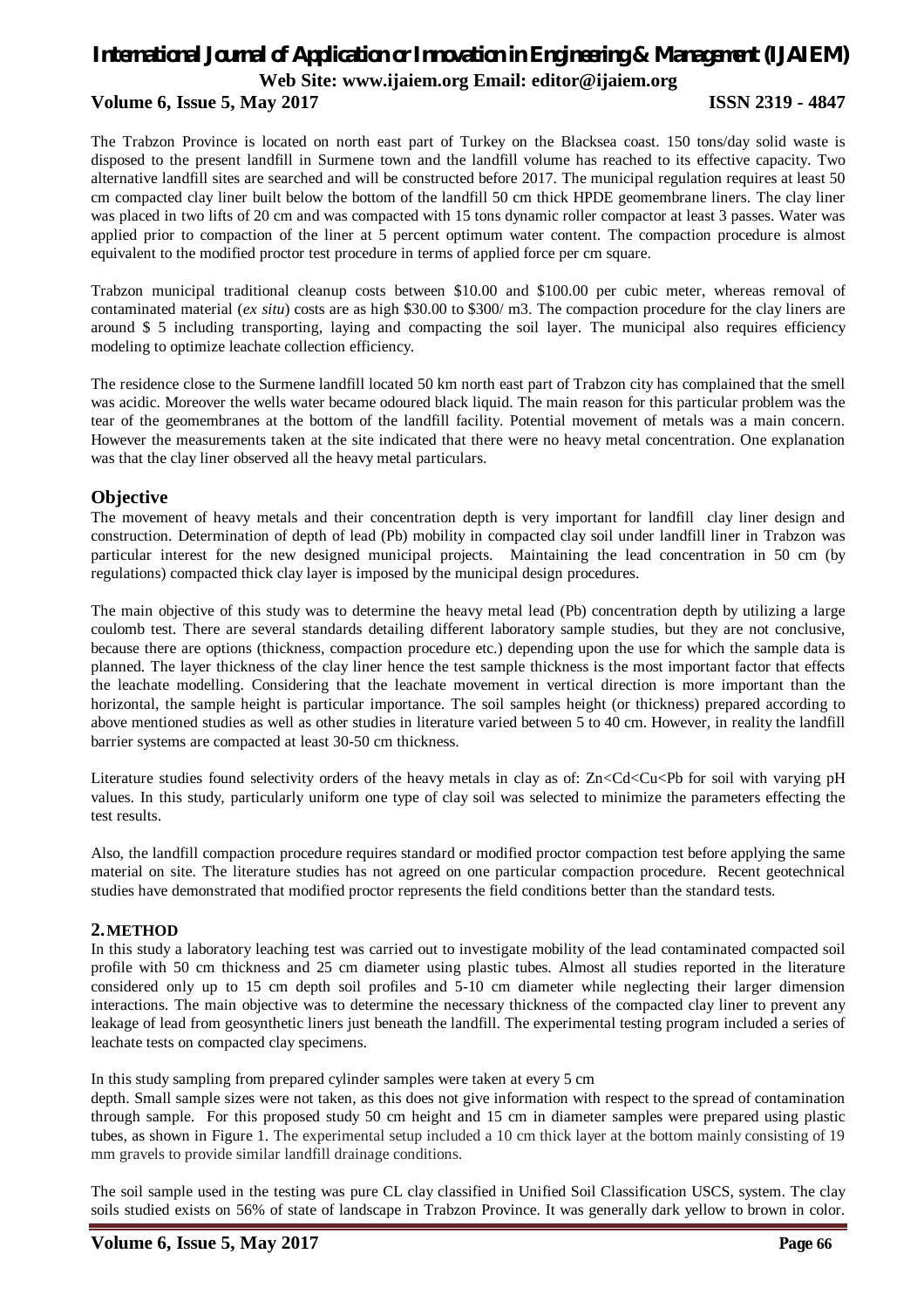# *International Journal of Application or Innovation in Engineering & Management (IJAIEM)* **Web Site: www.ijaiem.org Email: editor@ijaiem.org Volume 6, Issue 5, May 2017 ISSN 2319 - 4847**

Clay soils were transported to laboratory from the field and they were subjected to field moisture measurements by using TDR (Time Domain Reflectometry). Same measurement device was used in the laboratory prepared samples to be consistent with field conditions. The TDR devices was used to measure the water content variations 30 cm below the clay surfaces on the field. The device did not allow measurements below 30 cm.



**Figure 1.** Profile and plan view of the cylindrical sample.

The prepared soil was unified Soil Classification of (CL) and contained a minimum of 50% by weight which passed 0.075 mm sieve. The soil had a clay content of 25% (less than or equal to 0.005 mm AS1152 sieve) by weight and had a plasticity index of 10 or greater. The classified soil had a hydraulic conductivity of not more than  $1x10<sup>-7</sup>$ cm/sec. Soil compaction is required to have a relative compaction of 98% (modified proctor) and moisture content between optimum moisture content  $\pm$  2%.

Soil properties in the prepared sample did not vary from one layer depth to another since each layer was compacted with the same soil and compaction level at 25 proctor drops over 15 cm diameter sample, as shown in Figure 1. Small samples were taken from the center of the cylindrical compacted soil.

#### **2.1. Soil Sample Preparation**

This research consisted of performing modified proctor test (ASTM D 1557/AASHTO T 180) procedure on representative groups of Trabzon Province clay soils. The Department of Trabzon Municipal specifies use of modified proctor testing procedures to determine the compaction level of soils for roads and landfill construction projects. Recently, modified proctor test procedures have gained more acceptance since it is capable of achieving higher soil densities available from the compaction efforts. For the same soil, the optimum moisture content for a modified proctor test is usually less than optimum moisture content for a standard proctor test (ASTM D 698, AASHTO, T99) while maximum dry density is higher.

Clay soils were analyzed to determine particle size and Atterberg limits and subsequently classified into a Group Index. A sieve analysis was performed in accordance to AASHTO T87 (ASTM D 421). The Liquid Limit (LL), Plastic Limit (PL), Atterberg Limits were then measured for each soil in accordance to AASHTO T89 (ASTM D 4318). Five layers of soil were compacted in accordance to AASHTO T180 (ASTM D 1557). A small sample for each of the soils was taken to perform AASHTO T84 (ASTM C 128) procedures.

#### **2.2. Sample Preparation for Measurement**

The main objective of the study was to determine lead movement in the clay soil profile in a relation with concentration. For this purpose, 0.192, 0.479 and 0.720 g Pb(NO3)2 were used to prepare of 120, 300 and 450 ppm lead (II) nitrate solutions, respectively. The solutions were put into punched bags which were located on top of the compacted clay soil inside the 50 cm height and 15 cm diameter plastic tubes.

The clay soil was compacted according to the modified standard proctor procedure similar to the landfill clay liners. The experimental setups were separately subjected to for 4, 8, 12 and 16 weeks of time periods. A liter of 120, 300 and 450 ppm solution was given to each experimental setup every week. After providing lead exposure, 150 gr soil samples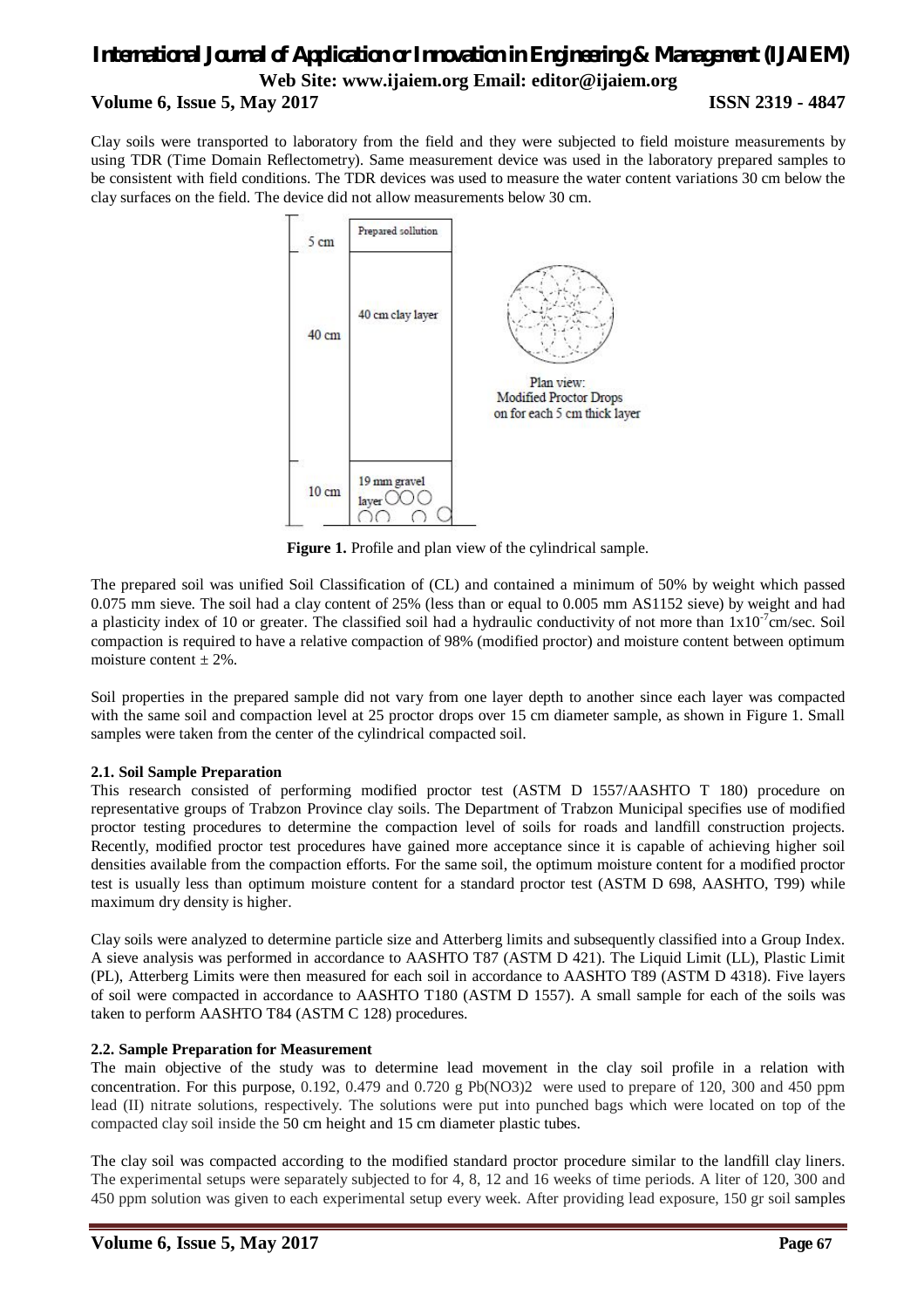### **Volume 6, Issue 5, May 2017 ISSN 2319 - 4847**

were taken at every 5 cm depth up to 45 cm.Total 108 soil samples (150 g, free of sand, gravel and plant materials) were collected and dried for a week at 40°C. Then, the samples were sieved and homogenized to a particle size of 63 μm and finally stored in polypropylene bottles at room temperature. A substrate material was required, thus 0.46 g of wax (high purity cellulose binder with 20 μm particle diameters) was pressed under 5 kN force, and then the mixture (0.48 g of specimen and 0.09 gof wax) was pressed together with substrate material with a compression of 10 kN. Samples for EDXRF analysis were usually prepared as powder pellets with the use of a binder. The useof powder pellets pressed without a binder eliminated sample dilution and therefore, increased the sensitivity and lowered detection limits (DLs) for trace elements. The other advantages of pressed-powder methods were its simplicity. Detection limit for this measurement was recorded as 0,9 mg/kg.

#### **2.3. Analytical System**

Pellets (solid) of 40 mm diameter with 1.2 g of 12 Certified Reference Materials (CRMs) with different elemental contents (but the same characteristics) were measured to calibrate the spectrometer for lead analyses. The measurement parameters were set up using the Epsilon 5 EDXRF system's (Epsilon 5 from PANalytical, Almelo, The Netherlands) in 1built software for lead analysis. Samples were irradiated by X-rays from a Gd tube under vacuum, equipped with a liquid nitrogen–cooled PAN-32 GeX-ray detector having a Bewindow thickness of 8 mm. The maximum power, typical current, and voltage of the instrument were set to 600 W, 6 mA, and 100 kV, respectively. For the measurement, Sr\_Y\_Pb\_U condition and Mo secondary target were defined for 1000 second.

### **3. RESULTS AND DISCUSSION**

Extracted small soil samples around 50 grams were collected from surface (0) to bottom (40 cm) of the prepared compacted soil at every 5 cm. Vertically, the content of lead concentration in soil decreased in two stages with respect to depth. The first stage was from the surface (0–20 cm depth), and the second stage was from the bottom horizon to the deeper horizon (20–40 cm depth). It was found that only the upper layer of soil (0-15 cm) contained lead. At least 80-90 % of activity remains in the upper 15 cm of soil.

Figure 2 shows the soil properties variation through the depth in relation to PPM data. The measured water by the moisture content device for same horizontal levels was identical indicating a homogenous compaction was obtained for the samples. This allowed to measure and interpret the transport of heavy metal in clay layer soils. The clay soil performed very well by absorbing the lead concentration in the first 15 cm. Thus, it was hard to mention if there was a correlation with concentration and void ratio the soil. Figure 2 shows the soil properties variation through the depth. The soil void ratio of samples ranged from 6 to 9, slightly above the optimum range (5.5-8.00) considered to be satisfactory for landfill clay liners. The available bulk density of the soil ranged from 1.6 to 2 t/m<sup>3</sup> which was in reasonable range for clay soils. The porosity values were below 0.5 indicating a good barrier for low permeability.

Figure 3 shows the concentration profiles of the lead heavy metal after 1, 2, and 3 months of solution staying on top of the sample. Soil pollution in the surface horizon showed similar trends for all samples subjected to 1, 2, and 3 month periods. Figure 3 shows that at the surface, total metal concentrations were exponentially distributed and decreased with increasing depth profile. The concentration of lead concentration away from the soil surface, around 20 cm, decreased exponentially with respect to that at the surface. The general trend line of the decrease can be formulated as follows:



**Figure 2.** Soil properties variation through the depth in relation to PPM data.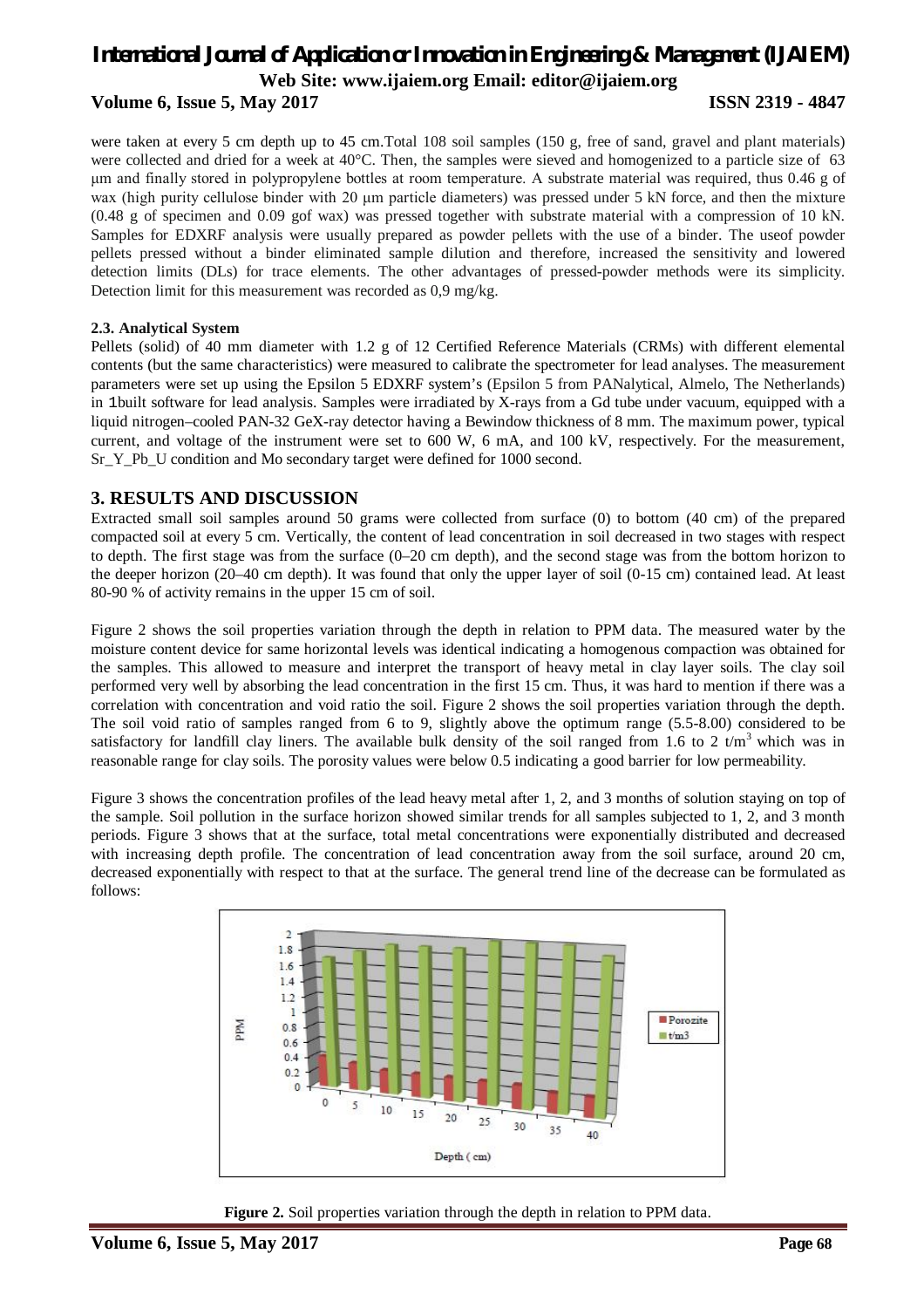**Volume 6, Issue 5, May 2017 ISSN 2319 - 4847** 



**Figure 3.** At the surface, concentrations were exponentially distributed and decreased with increasing depth profile.

**Concentration (mol/L)** =  $4.3 \times 10^5 \times e^{0.076 \times \text{Depth (cm)}}$   $R^2 = 0.8287$  (1)

Results also indicates that penetration of lead into the soil is a very slow process in this case. There were no correlation between the lead concentrations due to the fact that clay soil was compacted according to the modified proctor procedure and clay properties of the soil function very well as a barrier.

The symbols on Figure 3 indicates the solution time duration on top of the sample surface for one, two and three months. The following numbers shows the concentration in terms of ppm units. Findings revealed that an exponential relationship between the metal concentration and the depth from the soil surfaced. The graph findings are similar to the literature studies.

The content of lead concentration in soil decreased in two stages with respect to vertical depth. The highest surface concentration lead concentration was measured in the top 15 cm layer of soil profile and there was no detectable concentration below 15- 20 cm. Lead content was found from 1.6 to 2 ppm indicating a rather low range for most of the samples. It is clear that as long as the porosity are maintained very low by the use of modified proctor test procedure it is possible to maintain the lead on the top 15-20 cm depth.

Figure 3 shows the dissolved and exchangeable concentration profiles of lead (Pb2+) along the soil column. The concentration profiles are given for intermediate stages of one, two and three month days. It is observed from Figure 3 that (Pb2+) concentration in the soil solution along the column decreased creased with time, with the maximum concentration occurring at the top to the column where the leachate was supplied. It can be said that the lead concentration would not go further down 20 cm depth if the clay layer is compacted with 95 % compaction (modified proctor procedure) level and assuming that the base layer under the clay liner is stiff enough. Even though the results indicate that a 20 cm thickness layer would be okay to prevent lead leakage, it is suggested that a higher thickness layer should be compacted since the layer may not resist the shear forces above the layer.

During adsorption processes, pollutants are fixed at the surface of the adsorbents, separating them from liquid phase. Clay materials have already been shown to have high adsorption capacity, which may even exceed that of activated carbon under the same conditions of temperature and pH, because of their high specific surface area, high cation exchange capacity.

These species may increase the ionic strength of the soil solution, and may also compete with the heavy metal cations for the adsorption sites on the clay particle surfaces. The cause of this low depth penetration is the fixation of heavy metal by the crystal lattices of clay minerals. Clay minerals are leaf like structures composed of layered negatively loaded silicate platelets. In triple layered clay minerals cations are taken up between the layers to equalize ionic charges. Due to this specific binding, they are protected against leaching into deeper soil layers and are only limitedly available to plants.

The Trabzon Province municipal requires that liner efficiency modeling be performed to optimize leachate collection efficiency as well as to help predict the amount of penetration depth which will require treatment. The model developed by this study can be used by other states as a model, which assumes the existence of a uniform compacted liner and does not account for construction variability. With the use of the this model, the analysis showed that even with a uniform construction assumed, a linear thickness of less than 20 cm would result in a increase of leakage through the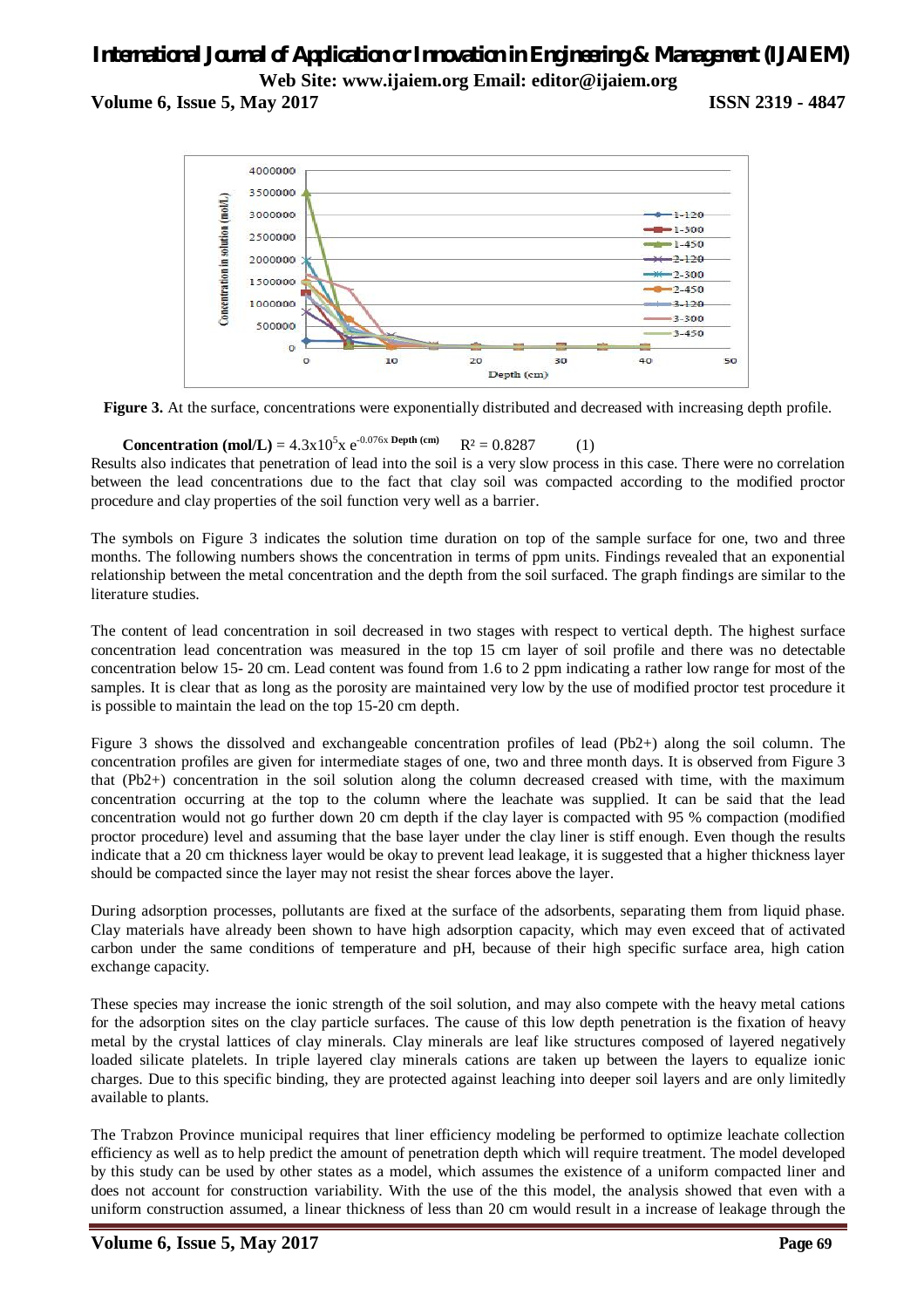#### **Volume 6, Issue 5, May 2017 ISSN 2319 - 4847**

liner. As the liner thickness is increased, the flow through the liner is significantly decreased. The trend of decreasing flow is observed until a thickness of 20 cm is reached. It is clear that the sample heights below 20 cm may give over or under estimated results of leachate concentration. In this research samples were prepared according to civil engineering general accepted proctor test procedure which is the most widely used procedure around the world as well as in Turkey. Typical landfill clay liner design thickness require 50 cm thickness of clay liner may be an overestimation causing more cost. Also, compaction of 50 cm thickness of clay liner is difficult and the percent compaction may not be achieved on field. Thus, 30 cm clay liner is strongly suggested.

#### **Recommendation**

More studies and regulations is needed to minimize heavy metal mobility. The presence of organic substances, affects the mobility of heavy metals in clay soils, (Clemente and Bernal [13], 2006; Gondar et al., 2006 [14]; Kyziol et al. [15], 2006; Doig and Liber [16], 2007; Evangelou et al. [17], 2007). In this study, particularly humic organic substances were not used to minimize the complexity of the test and thus the data interpretation. There are plenty humic organic substances in the rivers and lakes of Trabzon province. Humic substances can be mixed with the clay materials before compaction process to either decrease the thickness or at least strongly prevent the leachate under the landfill.

#### **4. CONCLUSION**

The main objective was to determine the necessary thickness of the compacted clay liner to prevent any leakage of lead from geosynthetic liners just beneath the landfill. A model was developed based on the laboratory measurements to predict the amount of heavy metal penetration depth which will require treatment. The experimental testing program included a series of leachate tests on 50 cm height and 15 cm in diameter compacted clay specimens. Findings of this study revealed that a exponential relationship between the lead metal concentration and the depth existing compacted clay liner.

As the clay liner thickness is increased, the lead flow through the compacted clay liner is significantly decreased. The highest surface concentration lead was measured in the top 20 cm layer of soil profile and there was no detectable concentration below 20 cm. Column leaching tests gave a clear indication of the clay liners should be constructed with at least 20 cm thickness with minimum 95% compaction level. It is clear that as long as the porosity are maintained very low it is possible to maintain the lead on the top 15-20 cm depth. Experimental studies focused on this subject should have at least 20 cm height samples in contrast to conventional 10 cm height samples.

#### **Acknowledgements**

The authors would like to acknowledge the support of the Karadeniz Technical University, Trabzon, Turkey, BAP (project no: 2011-1)

#### **REFERENCES**

- [1] European Commission, 1999, Council Directive 1999/31/EC of 26 April 1999 on the landfill of waste. Official Journal L 182. 16/ 07/1999, Brussels.
- [2] EEA, 2004, Agriculture and the environment in the EU accession countries. Environmental issue report No 37. European Environment Agency, Copenhagen.
- [3] Nagaraj, T.S., Miura, N., 2001, Soft Clay Behaviour: Analysis and Assessment. A. A Balkema Publishers, The Netherlands.
- [4] Islam, J., Singhal, N., 2004, A laboratory study of landfill-leachate transport in soils, Water Research, 38, 2035– 2042.
- [5] Wu, G., Loretta Y. and Li, 1998, 'Modeling of heavy metal migration in sand/bentonite and the leachate pH effect', Journal of Contaminant Hydrology, 33, 313-336.
- [6] Phadungchewit, Y., 1989. The role of pH and soil buffer capacity in heavy metal retention in clay soils. PhD dissertation, McGill University, Montreal, Quebec, Canada.
- [7] Lu, J.C.S., Eichenberger, B., Stearns, R.J., 1985. Leachate From Municipal Landfills Production and Management. Noyes Publications, Park Ridge, NJ.
- [8] Kjeldsen, P., Barlaz, M.A., Rooker, A.P., Baun, A., Ledin, A., Christen-sen, T.H., 2002. Present and long-term composition of msw landfill leachate: a review. Crit. Rev. Environ. Sci. Tecnol. 32, 297–336.
- [9] Øygard, J.K., Mage, A., Gjengedal, E., 2004. Estimation of the mass-balance of selected metals in four sanitary landfills in Western Norway, with emphasis on the heavy metal content of the deposited waste and the leachate. Water Res. 38, 2851–2858.
- [10]Guangxi Wu, Loretta Y. Li, Modeling of heavy metal migration in Sand-bentonite and the leachate pH effect, Journal of Contaminant Hydrology 33 \_1998. 313–336
- [11]Xian Qu, Pin-Jing He, Li-Ming Shao, Duu-Jong Lee, "Heavy metals mobility in full-scale bioreactor landfill: Initial stage"Chemosphere 70, 769–777, 2008.